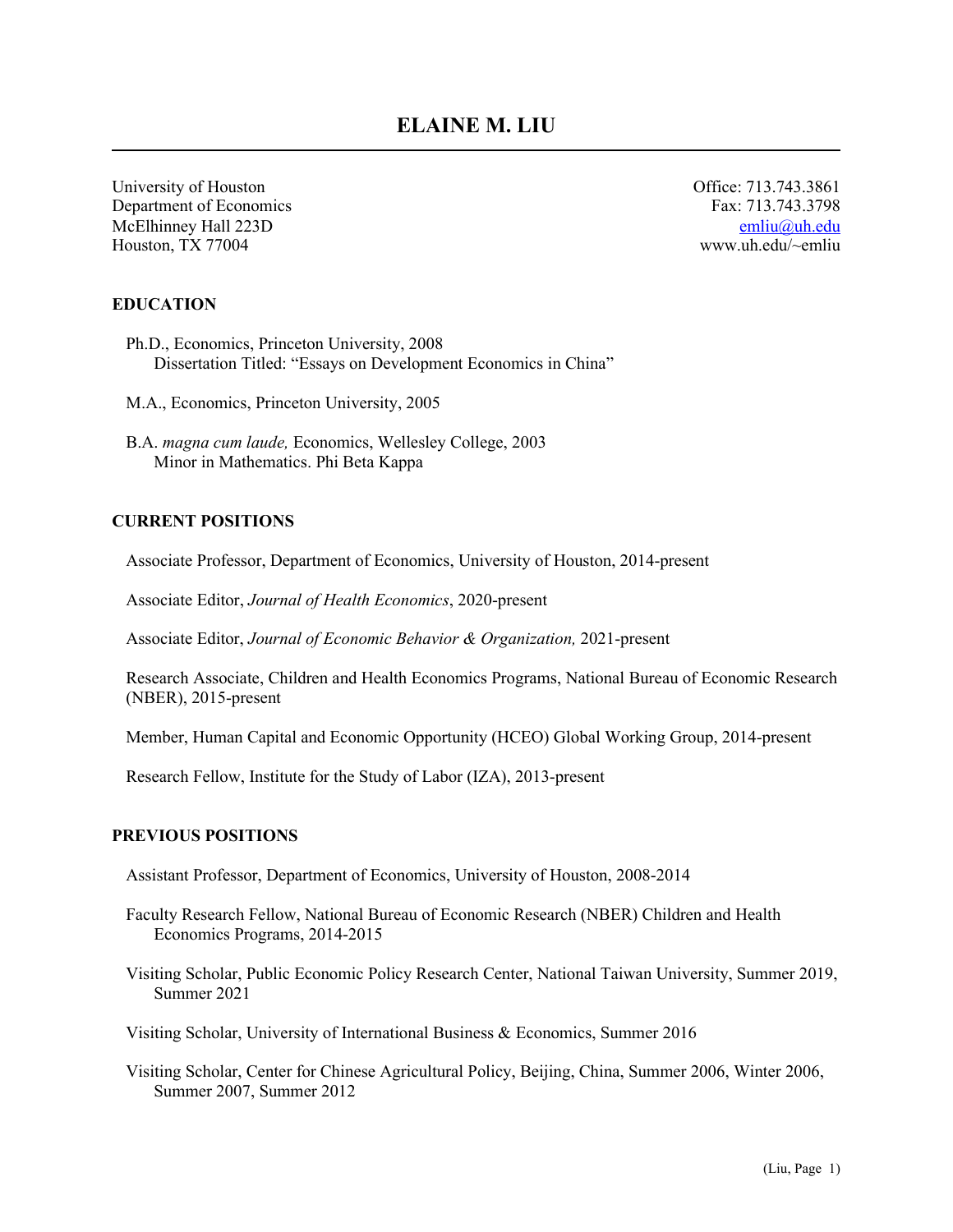#### **FIELDS OF INTEREST**

Development Economics, Health Economics, Behavioral Economics, Labor Economics

#### **PUBLICATIONS**

"Relative Obesity and the Formation of Non-cognitive Abilities during Adolescence" (with Wei Huang and C. Andrew Zuppann) Accepted at *Journal of Human Resources*

"Property Rights, Land Misallocation and Agricultural Efficiency in China" (with A.V. Chari, Shing-Yi Wang, and Yongxiang Wang) (2021), Volume 88, 1831-1862, *Review of Economic Studies*

~featured on *VoxDev* and *VoxChina*.

"Maternal Education, Parental Investment and Non-Cognitive Characteristics in Rural China" (with Jessica Leight) (2020), Volume 69.1, 213-251 at *Economic Development and Cultural Change*

"Measuring the Impact of Interactions between Children of a Matrilineal and a Patriarchal Culture on Gender Differences in Risk Aversion" (with Sharon Xuejing Zuo) (2019), 116(14) 6713-6719, *Proceedings of National Academy of Sciences*

~featured on *National Public Radio*, *Newsweek*, *London Times, Quartz, and BBC Radio*

"Who is Coming to the Field Experiment? Participation Bias amongst Chinese Rural Migrants" (with Paul Frijters and Sherry Tao Kong) (2015), Volume 114, 62-74. *Journal of Economic Behavior & Organization*

"Does in Utero Exposure to Illness Matter? The 1918 Influenza Epidemic in Taiwan as a Natural Experiment" (with Ming-Jen Lin) (2014), Volume 37, 152-163, *Journal of Health Economics*

"Confucianism and Social Preferences: Evidence from Lab Experiments" (with Juanjuan Meng and Joseph Tao-yi Wang), (2014), [Volume 104,](http://www.sciencedirect.com/science/journal/01672681/104/supp/C) 106–122, *Journal of Economic Behavior & Organization* 

"Time to Change What to Sow: Risk Preferences and Technology Adoption Decisions of Cotton Farmers in China", (2013), Volume 95(4), 1386-1403, *Review of Economics and Statistics*

"Risk Preference and Pesticide Use by Cotton Farmers in China" (with JiKun Huang) (2013), Volume 103, 202-215, *Journal of Development Economics*

"Does Sorry Work? The Impact of Apology Laws on Medical Malpractice" (with Benjamin Ho) (2011) Volume 43(2), 141-167, *Journal of Risk and Uncertainty*

~featured on *Wall Street Journal, Harvard Business Review,* and *Freakonomics Radio*

["What's an Apology Worth? Estimating the Effects of Apology in Medical Malpractice](http://www.class.uh.edu/econ/faculty/emliu/Value-of-Apology.pdf) " (with Benjamin Ho) (2011) Vol. 8(S1), 179-199, *Journal of Empirical Legal Studies*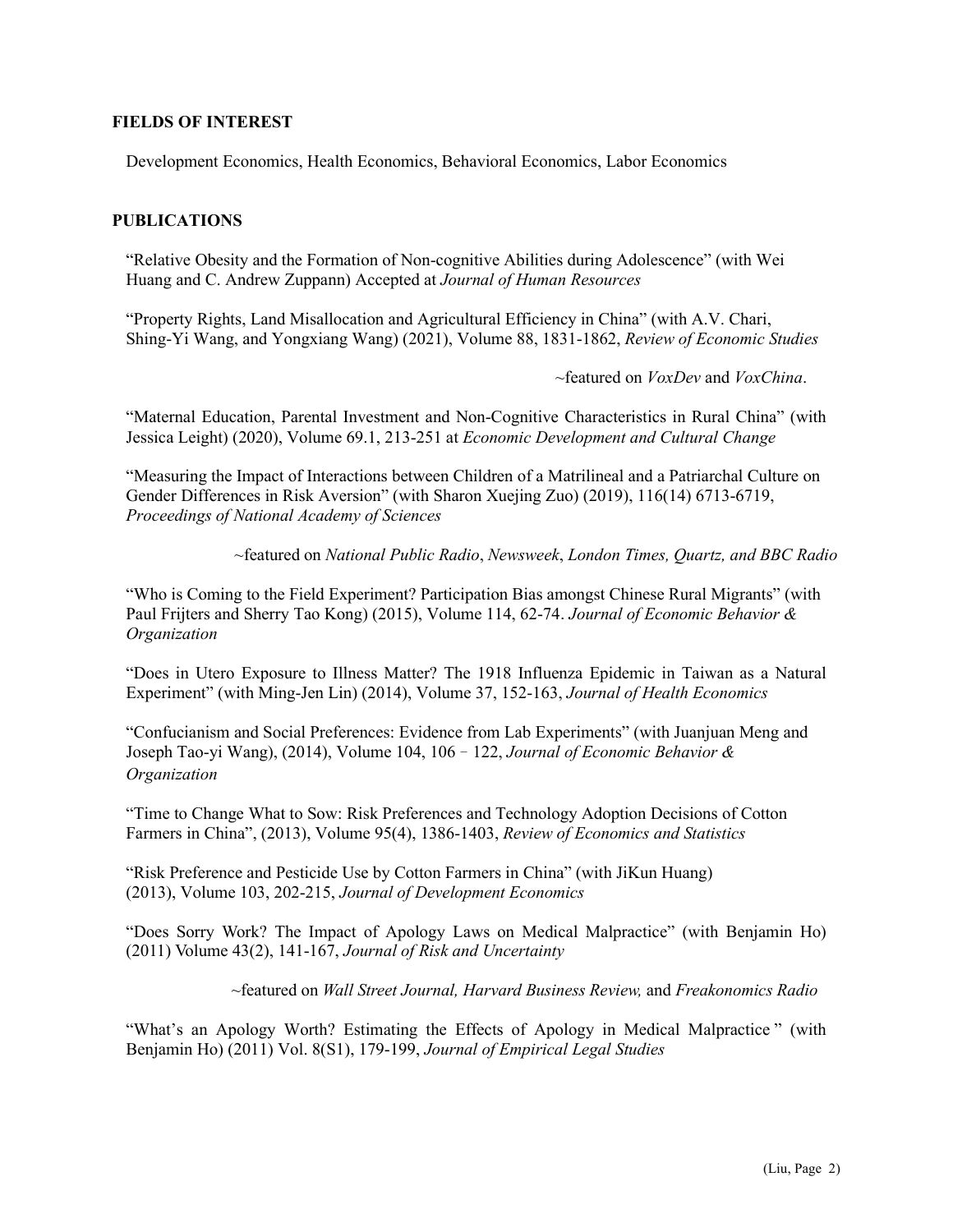### **WORKING PAPERS**

"Malleability in Alcohol Consumption: Evidence from Migrants" (with Marit Hinnosaar) ~featured on *VoxEU*

"The Impact of a Natural Disaster on the Incidence of Fetal Losses and Pregnancy Outcomes" (with Tzu-yin Hazel Tseng and Jin-Tan Liu)

"Fetal Origins of Mental Health: Evidence from Natural Disasters in Taiwan" (With Jin-Tan Liu and Tzu-Yin Hazel Tseng)

"Beggar-Thy-Women: Domestic Responses to Foreign Bride Competition, the case of Taiwan" (with Lena Edlund and Jin-Tan Liu)

"A Meta-Analysis of the Estimates of Returns to Schooling in China" (with Shu Zhang)

### **WORK IN PROGRESS**

"Acclimating to Air Pollution?" (with Wei Huang and Junjie Hong)

"The Relationship between Single Parenthood and Risk Preference" (with Anya Samek)

"The Impact of Interactions between Children of a Matrilineal and a Patriarchal Culture on Gender Norms and Competitiveness" (with Sharon Xuejing Zuo)

#### **PROFESSIONAL ACTIVITIES**

Vice President, Chinese Economic Association in North America, 2021-present

Program Committee, Economic Demography Workshop, 2019, 2020, 2021

Reviewer, Association for Mentoring and Inclusion in Economics (AMIE), 2021

Reviewer, Asian and Australasian Society of Labour Economics, 2019

Reviewer, Midwest Development Economic Conference, 2015, 2017, 2019, 2020, 2021

Co-organizer (with colleague Aimee Chin) University of Houston Conference on Gender, Health and Economic Development, 2010

Co-organizer (with colleague Aimee Chin), Stata Empirical Microeconomics Conference, 2013

Co-organizer (with Shing-Yi Wang and Yongxiang Wang), Conference on Rural Issues and Development Economics, 2014

Referee, *American Economic Review, American Economic Journal: Applied Economics, American Journal of Agricultural Economics, American Journal of Health Economics, China Economic Review, Demography, Economic Development and Cultural Change, Economics and Human Biology, Economic Inquiry, Economic Journal, European Economic Review, Food Policy, Health Economics, Hong Kong*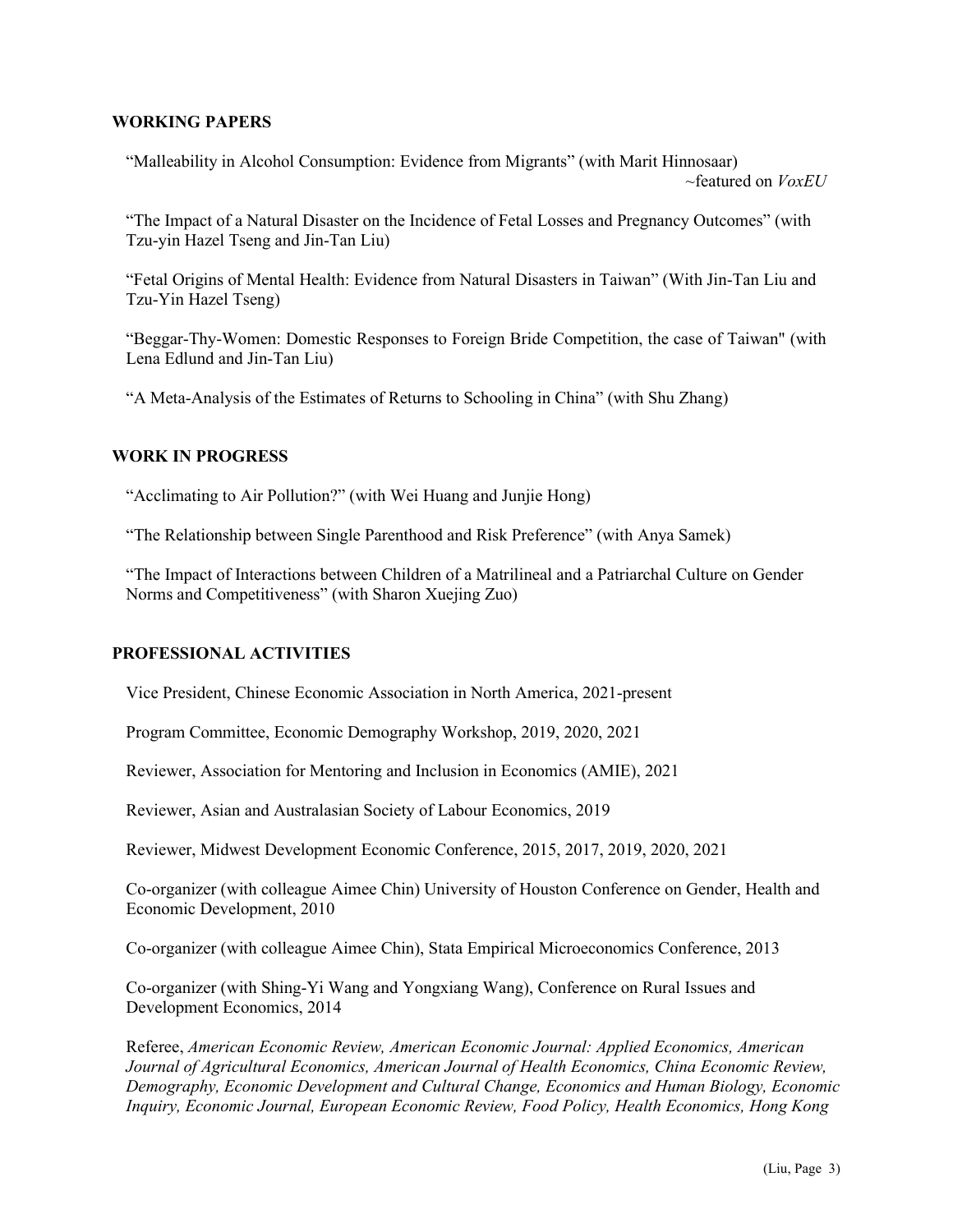*Research Grants Council, Journal of Agricultural and Resource Economics, Journal of Development Economics, Journal of Development Studies, Journal of Economic Behavior & Organization, Journal of Empirical Legal Studies, Journal of the European Economic Association, Journal of Environmental Economics and Management, Journal of Health Economics, Journal of Labor Economics, Journal of Law, Economics and Organization, Journal of Policy Analysis and Management, Journal of Public Economics, Labour Economics, National Science Foundation, Pacific Economic Review, PLOS One, Review of Economics and Statistics, Review of Economic Studies, Review of Economic of the Household, Scandinavian Journal of Economics, Southern Economic Journal, Swiss National Science Foundation*

# **INVITED SEMINARS AND CONFERENCE PRESENTATIONS**

# *2021*

University of Washington, School of Public Health/School of Pharmacy, University of Western Australia, Hanyang University (scheduled), COSME Gender Economics Workshop (discussant), Electronic Health Economics Colloquium(scheduled)

# *2020*

NBER-Health Spring Meeting (cancelled), University of Western Australia (cancelled)

# *2019*

Auburn University, Singapore Management University, Hong Kong Baptist University

# *2018*

Texas A&M, University of International Business and Economics, Rice University Baker Institute China Studies (Panelist), University of Houston Bauer School of Business, National Taiwan University

# *2017*

NBER-Children/Education Spring Meeting

# *2016*

National Taiwan University, SOLE, University of Montreal Applied Economics Conference, PAA, **HKUST** 

# *2015*

University of South Florida, IFPRI, SOLE, NBER-Health Economics Meeting, Barcelona GSE Summer Forum Migration Workshop

# *2014*

American Economic Association Meeting, University of Wisconsin-Madison (Agricultural & Applied Economics), University of Michigan-Conference on the Long Run Impacts of Early Life Events, University of Texas (School of Public Health), Sam Houston State University

# *2013*

Texas A&M, University of Georgia (Agricultural Economics), Chapman University, Claremont McKenna College, Emory University, Louisiana State University, Center for Chinese Agricultural Policy, Simon Fraser University, American Economic Association Meeting (discussant), NBER-Conference on Economics, Religion and Culture, Economic of Demography Workshop, Population Association of America, Society of Labor Economic Meeting (SOLE), MWIEDC, China Econometric Society Meeting, China Economic Summer Institute, NEUDC, Symposium on Economic Experiments in Developing Countries (SEEDEC), International Symposium on Human Capital and the Labor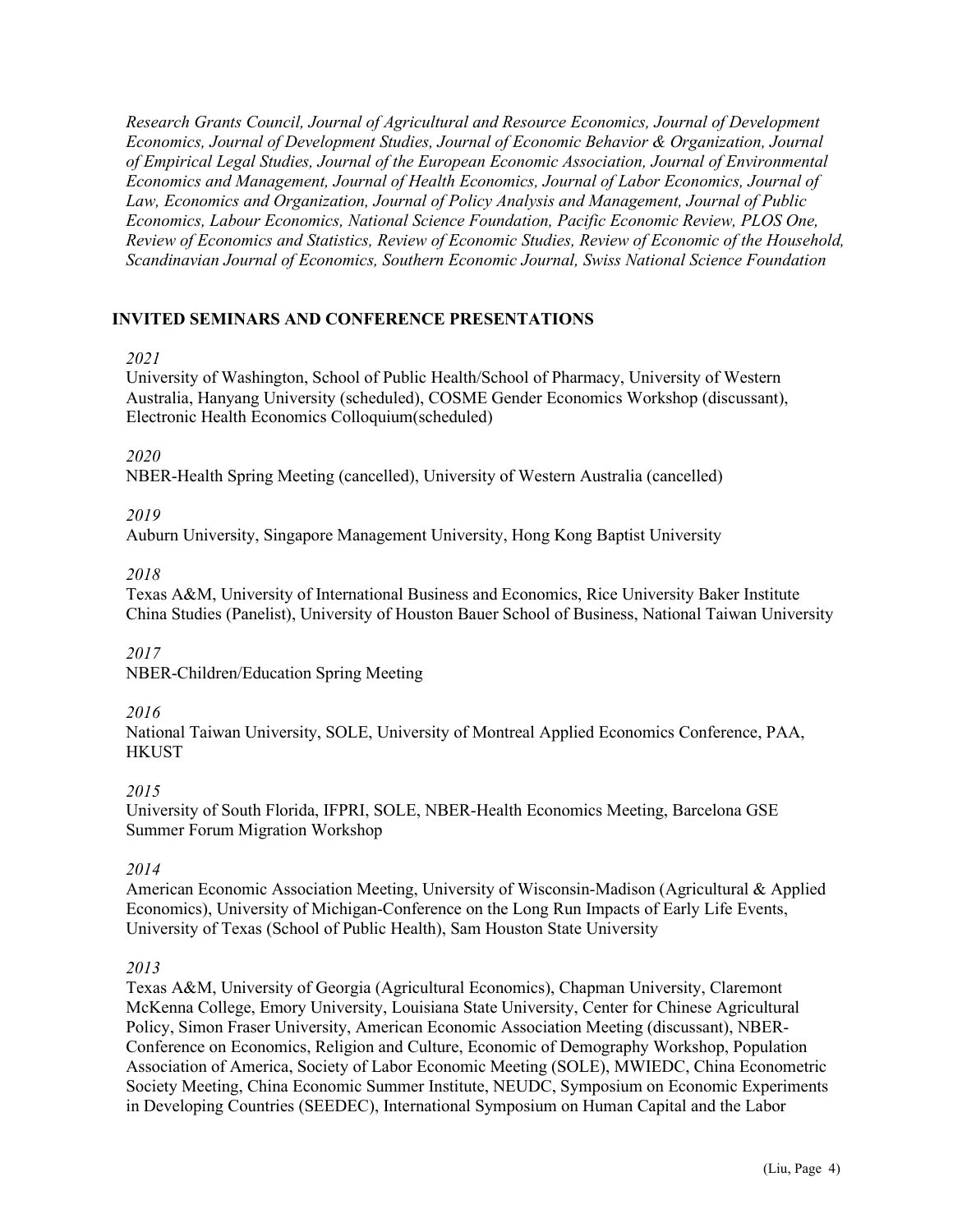Market—Central University of Finance and Economics, National Taiwan University

# *2012*

University of California—Irvine, University of Southern California, Vanderbilt University, Vanderbilt University (Law School), Dalhousie University, University of Toronto (CEPA Brown Bag), University of Houston-Law Center, NBER-SI Health Economics Workshop, University of Goettingen-Workshop on Human Trafficking, International Crime and National Security, Pacific Conference for Development Economics, MWIEDC, National Taiwan University-2012 International Conference on New Perspectives in East Asian Studies, Academia Sinica-Conference on Socioeconomic Causes and Consequences of Public Health, European Association of Labour Economists (invited session), Southern Economic Association, NEUDC, Texas STATA Empirical Micro Conference, National Graduate Institute for Policy Studies/Tokyo International Workshop on Development-Conference on Risks, Social Networks, and Development

#### *2011*

University of Maryland (School of Public Policy) , International Food Policy Research Institute (IFPRI) [\(Development Strategy and Governance](http://www.ifpri.org/category/development-strategy-and-governance) Division), University of Illinois (College of Law), Baylor University, University of Arkansas- Fayetteville, Academia Sinica, National Taiwan University, Tsinghua University- School of Economics and Management , Southwestern University of Finance and Economics, Peking University (Guanghua School of Management), University of Western Ontario-Workshop on Labor Markets in China and North America, Population Association of America, MWIEDC, University of Texas Medical Branch at Galveston, NBER-Chinese Economy Working Group (discussant), Southern Economic Conference

#### *2010*

Brigham Young University, Texas A&M, University of Hong Kong, National Taiwan University, American Economic Association, Economics and Management of Risk in Agricultural and Natural Resources Conference, Midwest International Economic Development Conference (MWEIDC) (University of Minnesota), American Law and Economic Association Meeting, American Society of Health Economists Conference, IZA/CIER Annual Labor Workshop, North America Economic Science Association

#### *2009*

Baylor College of Medicine, Biotechnology in Developing Countries Conference (UC Berkeley), Texas A&M University (Agricultural Economics), Southern Economic Conference

# *2008*

North America Economic Science Association (ESA), Cornell University, China Summer Institute, New Techniques in Development Economics (Australian National University), University of Houston, National University of Singapore, National Taiwan University, Hong Kong University of Science and Technology.

# *2007*

Princeton University, Rutgers University (Agricultural Economics), Northeast Universities Development Consortium Conference (NEUDC)

# **TEACHING EXPERIENCE**

Instructor, University of Houston 2008-Present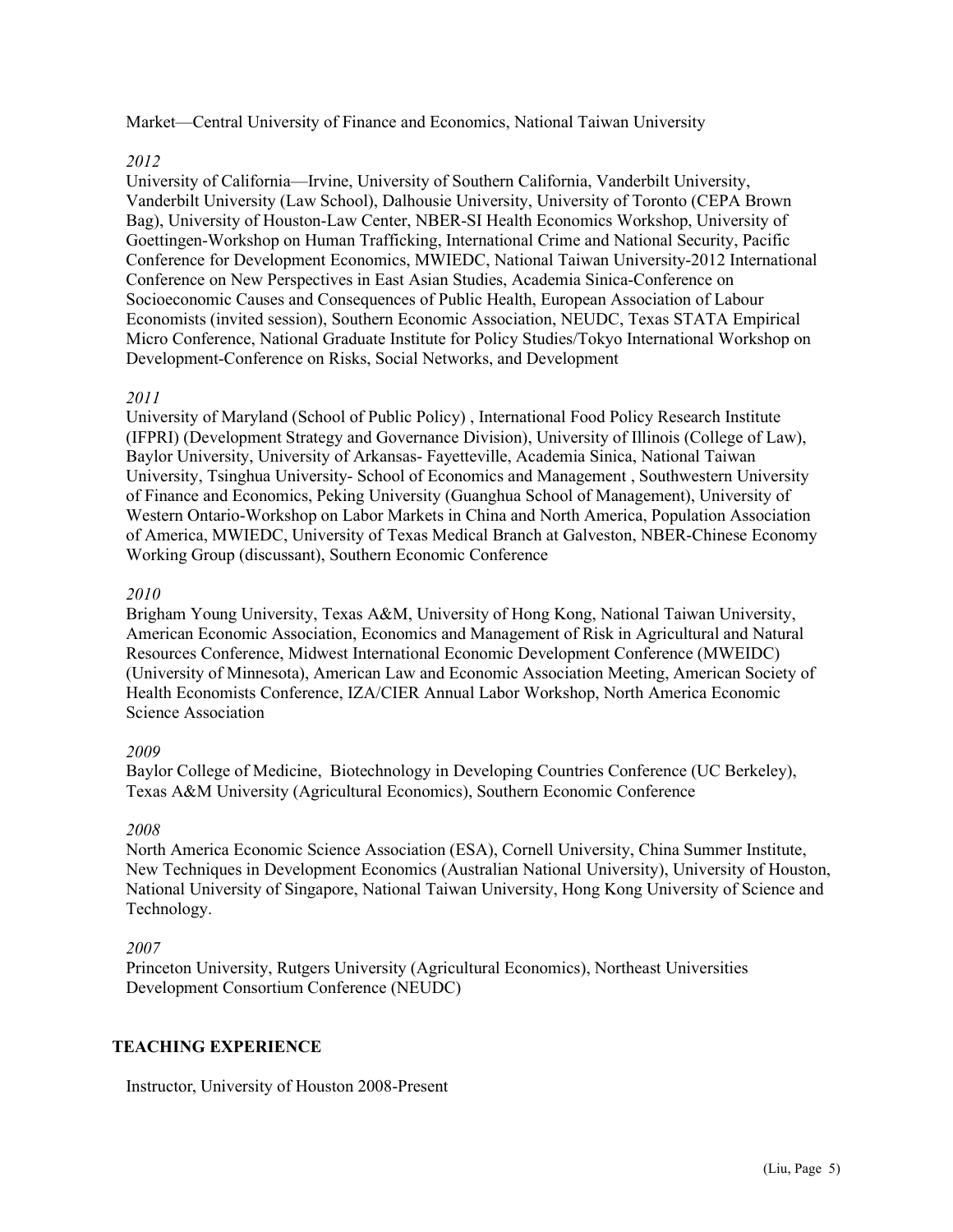Development Economics (Undergraduate Level), Chinese Economy (Undergraduate Level), Economics of Health Care (Undergraduate Level), Introductory to Microeconomics (Undergraduate Level), Health Economics (Masters Level), Topics in Health Economics (Ph.D. Level)

Preceptor, Princeton University 2006-2007 Introductory Microeconomics, Introductory Macroeconomics

### **SERVICE**

Co-organizer, First UH Economics Ph.D. Alumni Conference, 2021

Associate Graduate Director, Department of Economics, 2019-present

Chair, PhD Admissions Committee, 2019-present

Ph.D. Admissions Committee, 2016—2018

Member, University of Houston Borders, Trade, and Immigration Institute (BTI) Research Committee, 2018-present

Co-Organizer, Graduate Student Workshop, 2015-2019

Member, University of Houston Department of Economics Executive Committee, 2014-2018

Member, University of Houston Liberal Studies Evaluation Committee, 2015-2016

Member, Selection Committee for the 2015 Women and Gender Resource Center Distinguished Faculty Scholar and Distinguished Service to Women Awards, 2015

Organizer, Faculty Brown Bag 2009-2015

Affiliate, Abramson Center for the Future of Health (Joint effort between University of Houston College of Technology and the Methodist Hospital Research Institute), 2008

Member, University of Houston Women's, Gender & Sexuality Studies Program Faculty Summer Fellowship Selection Committee, 2013

Member, University of Houston Department of Economics Microeconomics Recruiting Committee, 2009-2010, 2010-2011, 2012-2013, 2014-2015

Reviewing Ph.D. program applications, 2009-2010, 2010-2011, 2011-2012, 2013-2014

Reviewing Master's program applications, 2011-2012, 2012-2013, 2013-2014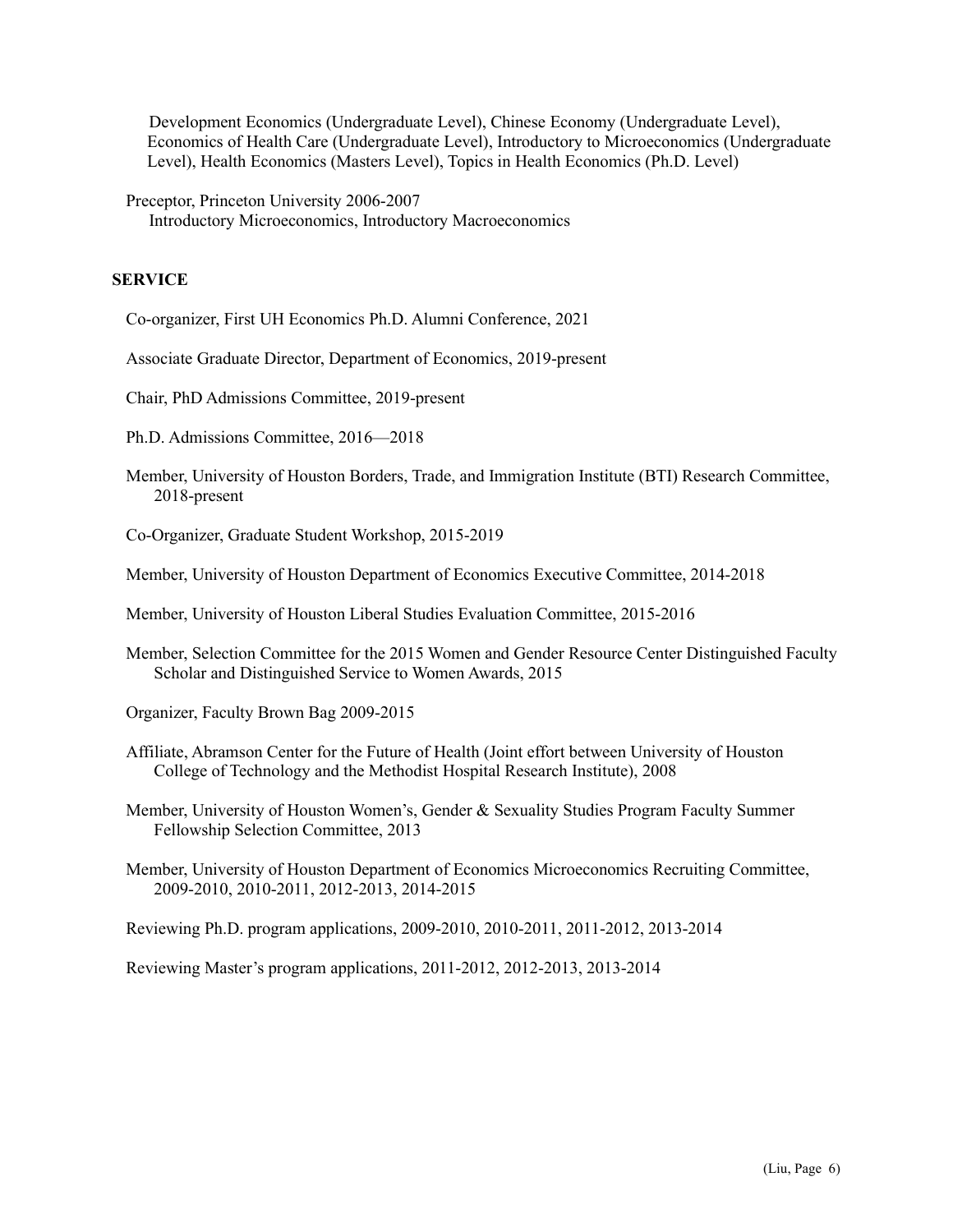### **HONORS AND AWARDS**

Chiang Ching-Kuo Foundation Scholar Grants, \$18000, 2020

University of Houston, CLASS Research Progress Grant \$2,000 2015

Albert Rees Prize for Outstanding Princeton Ph.D. Dissertation in Labor Economics, 2013

Economic and Social Research Council/DFID (Principal Investigator, with Shing-Yi Wang and Yongxiang Wang) \$433,800 2012-2014

Chiang Ching-Kuo Foundation Junior Scholar Grants, \$13,009, 2014

Chiang Ching-Kuo Foundation Junior Scholar Grants, \$13,354, 2013

Chiang Ching-Kuo Foundation Junior Scholar Grants, \$25,000, 2012

Chiang Ching-Kuo Foundation Junior Scholar Grants, \$28,500, 2011

Chiang Ching-Kuo Foundation Junior Scholar Grants, \$25,000, 2010

University of Houston Small Grant, \$6,000 2010

University of Houston New Faculty Grant, 2009

Princeton University John Parker Compton Memorial Fellowship in International Relations, 2007-2008

Princeton University Industrial Relations Section Research Grant, 2006

Princeton University Graduate School Summer Research Fellowship, 2004-2007

Princeton University Graduate School Fellowship, 2004-2007

Princeton University Harold W. Dodds Honorific Fellowship, 2003-2004

Wellesley College, Economics Department Honors Program, 2003

#### **Ph.D. DISSERTATION COMMITTEES**

If a student has been awarded a Ph.D. degree, the year that degree was awarded (\* asterisk denotes role as chair or co-chair of dissertation committee.)

- Yeabin Moon\* (Present)
- Jean Kabore (2021, Amazon)
- Claire Chi-Hung Kang (2020, UH Institute of Research on Women, Gender & Sexuality Post-doc)
- Elizabeth Luh (2020, University of Michigan Post-doc)
- Saumya Rana (2019, Welch Consulting)
- Arpita Chakravorty\* (2018, Zillow)
- Sharon Xuejing Zuo<sup>\*</sup> (2018, Fudan University)